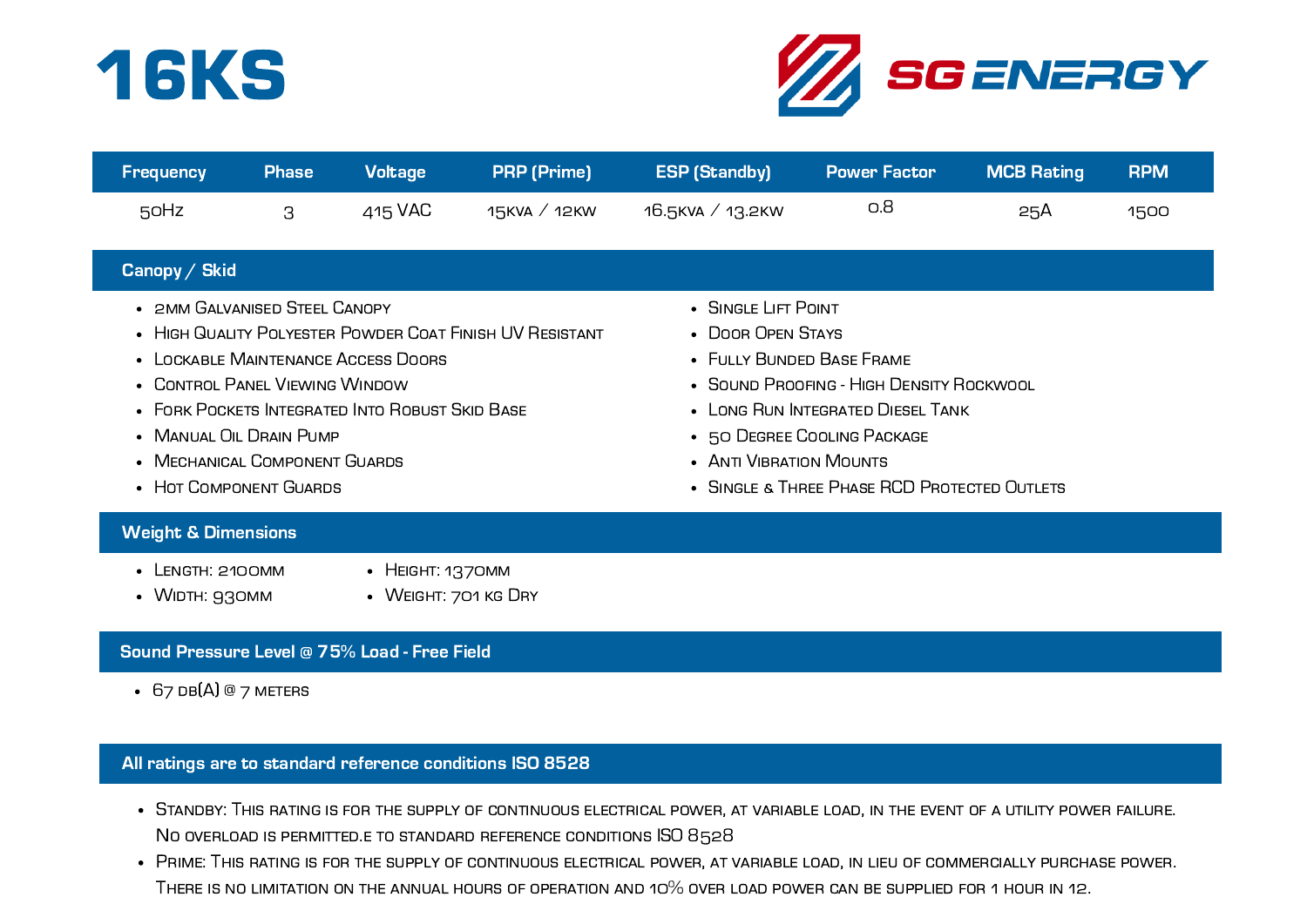## 16KS



#### ALTERNATOR Mecce Alte ECP28 3S4C

| $\cdot$ Poles                     | 4                                          |
|-----------------------------------|--------------------------------------------|
| • WINDING CONNECTIONS             | <b>STAR</b>                                |
| $\cdot$ INSULATION                | CLASS <sub>H</sub>                         |
| • INGRESS PROTECTION              | IP <sub>23</sub>                           |
| • EXCITER SYSTEM                  | <b>BRUSHLESS ELECTRONIC</b>                |
| • VOLTAGE REGULATOR               | <b>DIGITAL AVR</b>                         |
| • STEADY STATE VOLTAGE REGULATION | $+/-1.0%$                                  |
| $\cdot$ BEARING                   | SINGLE BEARING SEALED                      |
| $\cdot$ Coupling                  | FLEXIBLE DISC                              |
| • COOLING                         | <b>DIRECT DRIVE CENTRIFUGAL BLOWER FAN</b> |
| • COATING                         | <b>WINDING PROTECTION GREY</b>             |

## ENGINE Kubota (Japan) D1703-E2BG

- RPM
- Fuel
- $\bullet$  Injection
- ASPIRATION
- CYLINDERS
- BORE & STOKE
- DISPI ACEMENT
- Compression Ratio
- ENGINE OIL SPECIFICATION
- ENGINE OIL CAPACITY
- Coolant Capacity
- Governor
- AIR FILTER
- STARTING SYSTEM
- Starting Support

1500 **DIESEL Bosch NATURAL** 3 87 \* 92.4 mm 1,947 cm3 24:1 Vertical water cooled Class CF Oil 5.1L **MECHANICAL** Dry Element Electric starting Glow Plugs

No.2-D (ASTM D975) "Throttle Type" Injectors

FIRING ORDER 1,2,3 4 cycle Diesel engine

Radiator with Blow Fan

Filter -full flow paper paper cartridge Regulation less than 5% **CARTRIDGE** 12 VOLTS POSITIONED IN COMBUSTION CHAMBER